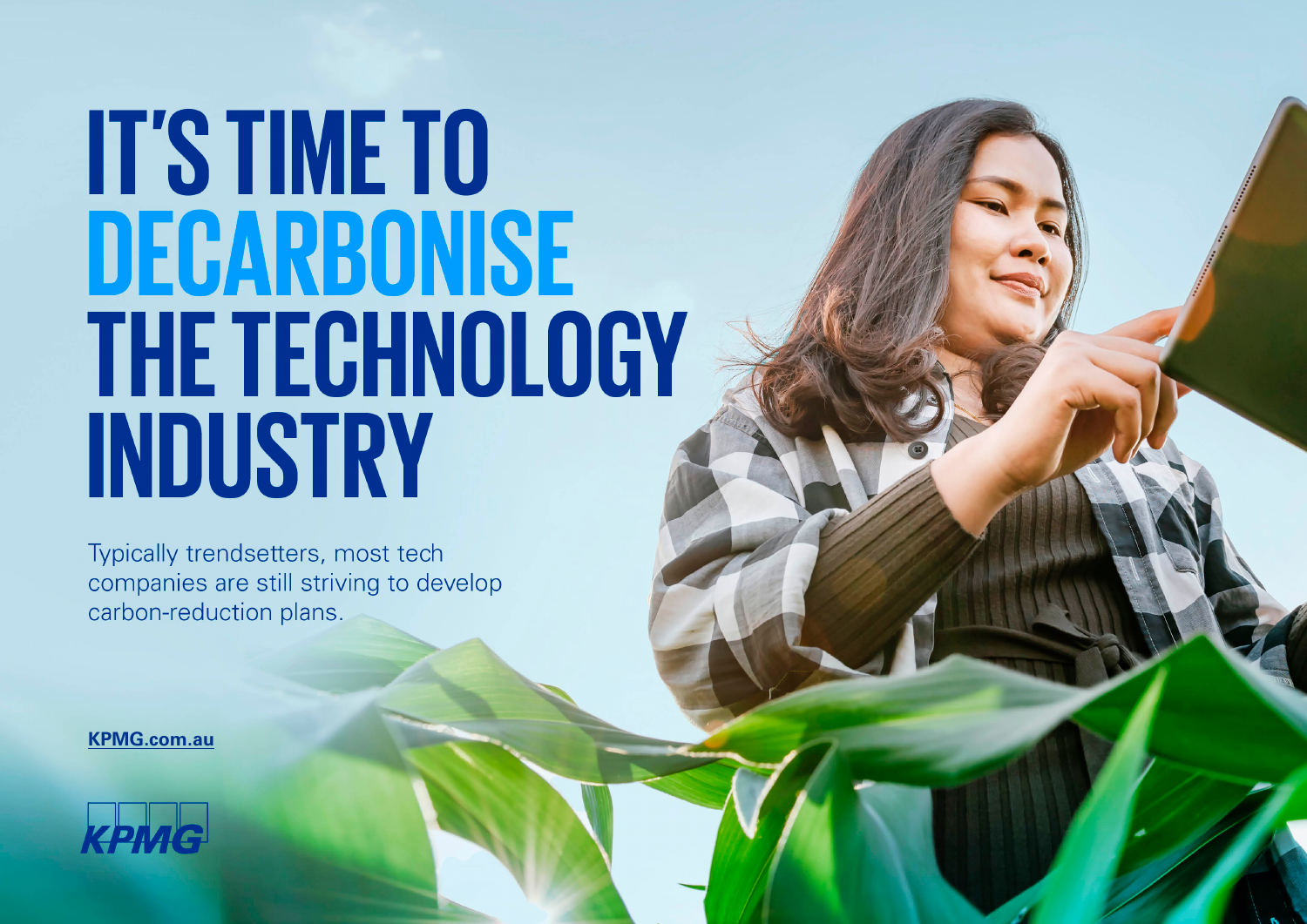## **The time to decarbonise is now**

Tech companies are universally seen as cutting-edge organisations, but 53 percent do not have a decarbonisation strategy or targets in place.

The 2021 KPMG CEO Outlook found 82 percent of tech company CEOs want to lock-in sustainability gains made during COVID-19. Further, 61 percent are looking to invest up to 10 percent of future revenue in sustainability programs.

Today, however, many tech companies are challenged with translating aspirations into actions. While they are usually recognised as disruptors and first-movers, tech companies generally have more work to do when it comes to decarbonisation.

In the way are a variety of barriers, meaning there is no silver bullet for decarbonisation. In the annual KPMG global survey of more than 800 small, midsize, and large technology companies, leaders reported several of these challenges to be insufficient board and management engagement, investor focus on short-term goals, lack of skills and necessary technology, and the cost of decarbonisation.

Unfortunately, delayed action on decarbonisation will increasingly create headwinds in the cost of capital, the war for talent, access to necessary material inputs, and consumer confidence. So now is the time for tech company leaders and sustainability professionals to earnestly start developing their decarbonisation plans.

At the same time, the tech industry is primed to reclaim first-mover status by leveraging its resources, visibility, and influence to be innovators and positive role models in the fight against climate change, unlocking new value for investors, customers, and employees along the way.



**Levi Watters** Australian Head Technology, Media & Telecommunications KPMG Australia



**Alex Holt** Global Head of Technology, Media &Telecommunications KPMG<sub>IP</sub>



## **In the technology industry:**

do not have a decarbonisation strategy or targets

Of the **47%** that do have a decarbonisation strategy, efforts are focused on:

- ‒ **Renewable energy procurement**
- ‒ **Energy efficiency**
- ‒ **Carbon offsetting**

64% have not calculated the financial<br>64% impact of climate-related risks

said climate change factors into funding decisions

have remuneration incentives for decarbonisation

#### Source: KPMG Technology Industry Survey 2021, n=825



©2022 KPMG, an Australian partnership and a member firm of the KPMG global organisation of independent member firms affiliated with KPMG International Limited, a private English company limited by guarantee. All rights res The KPMG name and logo are trademarks used under license by the independent member firms of the KPMG global organisation.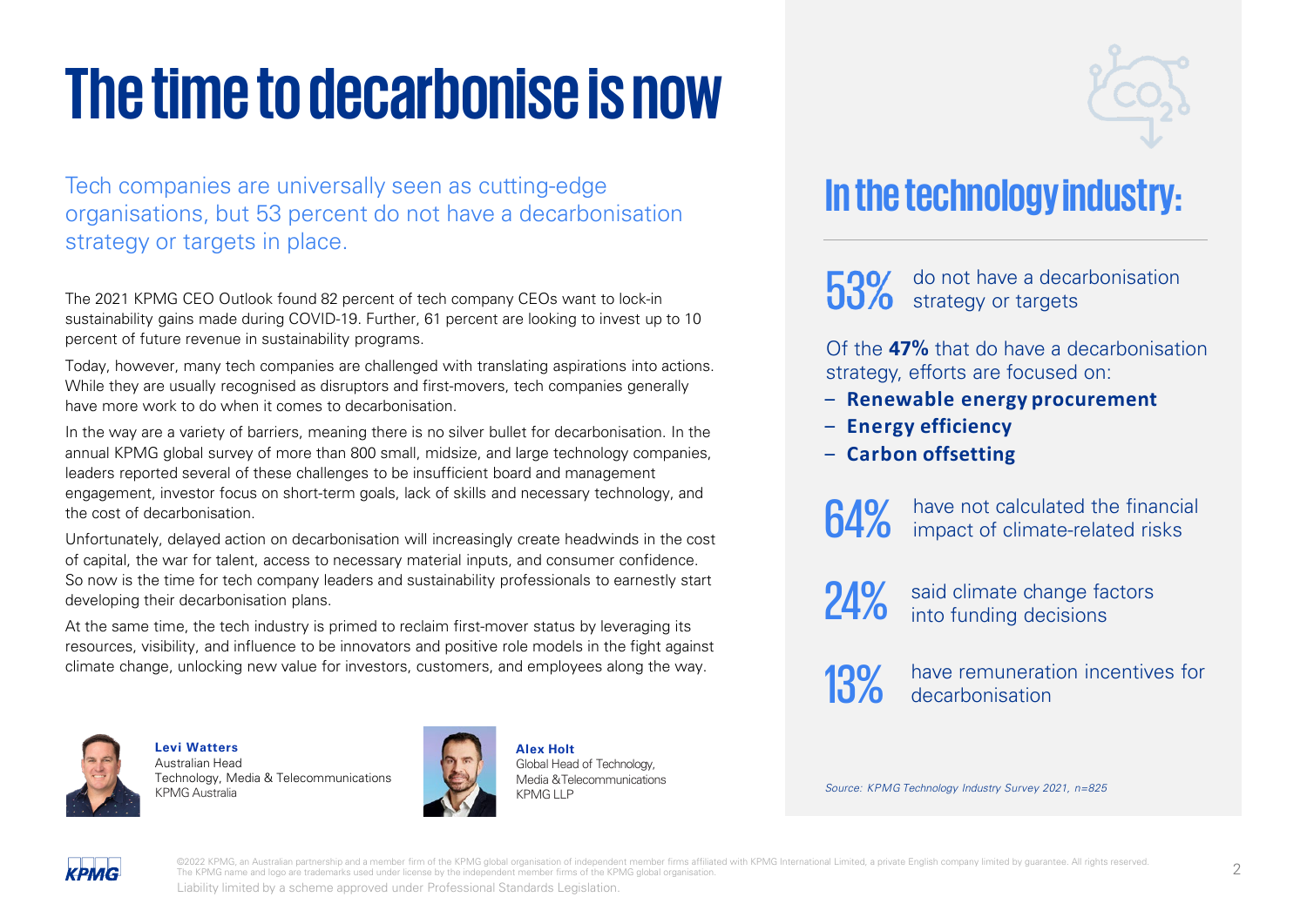## **Tech companies challenged by decarbonisation**



When it comes to implementing an overarching decarbonisation strategy, tech companies face a number of challenges some closely connected to their business models – that can hamper green initiatives.

Tech companies tend to have complex, decentralised footprints that make measuring emissions difficult.

A decarbonisation strategy must address a variety of elements, including office space, warehouses, supply chain, distribution, and data centers. Since service companies do not own many of the assets they operate, they may face their own challenges measuring decarbonisation efforts. Even larger companies that have been vocal about their corporate-level green strategies have been challenged, leading to tactical implementation at the business-unit level.

Therefore, a key component of any tech company's effort to reduce carbon emissions will be imposing mandates on suppliers and other third parties with which they do business. Companies should look beyond surface-level values and vendor pricing when evaluating how a particular partner will affect their overall carbon footprint.

Another factor affecting a company's attitude toward decarbonisation is the regulatory environment. Despite the renewed focus on reporting, actual requirements can vary greatly depending on country and region.

Turning to the survey results, a majority of respondents 53 percent said their companies have not developed a decarbonisation strategy or targets. Smaller companies lag on this front (66 percent) compared to their larger counterparts (57 percent for midsize companies and 37 percent for large enterprises).

Looking at ownership structures, private firms have not made as much progress toward decarbonisation as publicly held companies (61 percent versus 41 percent do not have a decarbonisation strategy or targets) possibly because public companies need to answer to shareholders who demand greener corporate policies.

### **Has your company developed a strategy and/or targets to decarbonise the business?**



Have a decarbonisation strategy only

- Have both a decarbonisation strategy and targets
- Have not developed a decarbonisation strategy or targets

Source: KPMG Technology Industry Survey 2021, n=825 Source: KPMG Technology Industry Survey 2021, n=825



@2022 KPMG, an Australian partnership and a member firm of the KPMG global organisation of independent member firms affiliated with KPMG International Limited, a private English company limited by guarantee. All rights res The KPMG name and logo are trademarks used under license by the independent member firms of the KPMG global organisation.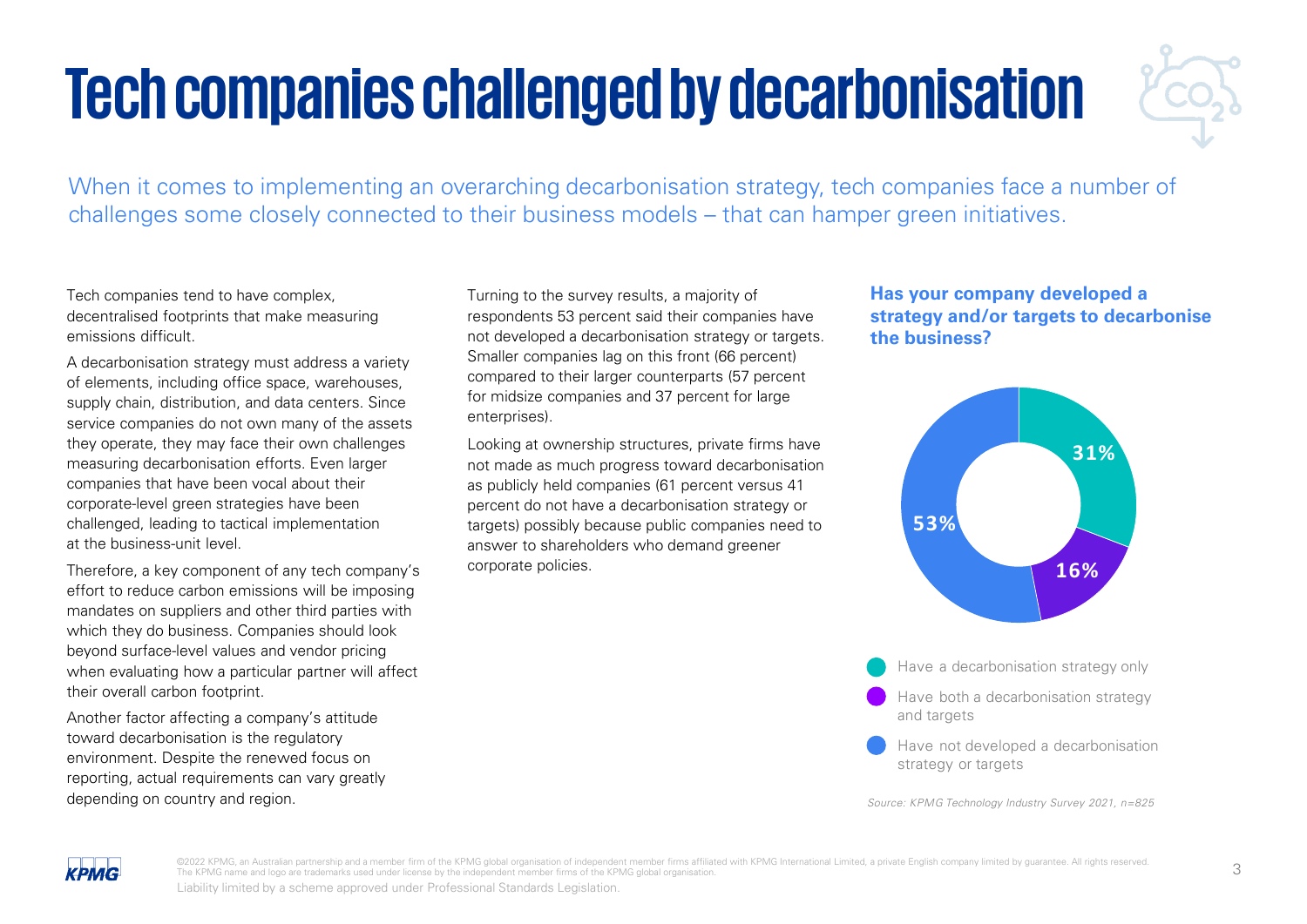## **Tech companies challenged by decarbonisation**



When asked again in a separate question, "What strategy is your company using in its decarbonisation efforts," almost half, 45 percent, responded they do not have any decarbonisation initiatives. Another 23 percent said they participate in an industry consortium while 21 percent indicated they have created an internal sustainability team.

Tech companies that have already begun to address decarbonisation tend to focus on areas such as reducing energy consumption, where improving emissions outputs is a by-product rather than a primary goal. The survey confirmed this assertion and found that, of the companies that said they do have a decarbonisation strategy, efforts focused on renewable energy procurement, energy efficiency, and carbon offsetting.

As tech companies ramp up their decarbonisation efforts, they will need to reassure customers, employees, investors, and regulators that verifiable progress is being made toward their goals. They will need to document, with high fidelity, auditable data provided by a climate accounting infrastructure, their progress toward meeting their low-carbon footprint commitments.

### **What are the core components of your decarbonisation strategy?**



Source: KPMG Technology Industry Survey 2021, n=384 Multiple responses allowed.

Navigating which reporting framework to use can also be daunting. There are several possibilities, and all represent steps in the right direction. Each option should be evaluated based on a particular company's situation. Some of these frameworks are:

- Global Reporting Initiative (GRI) standards
- Task Force on Climate-related Financial Disclosures (TCFD) recommendations
- Sustainability Accounting Standards Board (SASB) guidelines
- United Nations Sustainable Development Goals (SDG) blueprint
- World Economic Forum (WEF) metrics for reporting on sustainable value creation.



The U.S. of N.C. an Australian partnership and a member firm of the KPMG global organisation of independent member firms affiliated with KPMG International Limited, a private English company limited by guarantee. All right The KPMG name and logo are trademarks used under license by the independent member firms of the KPMG global organisation.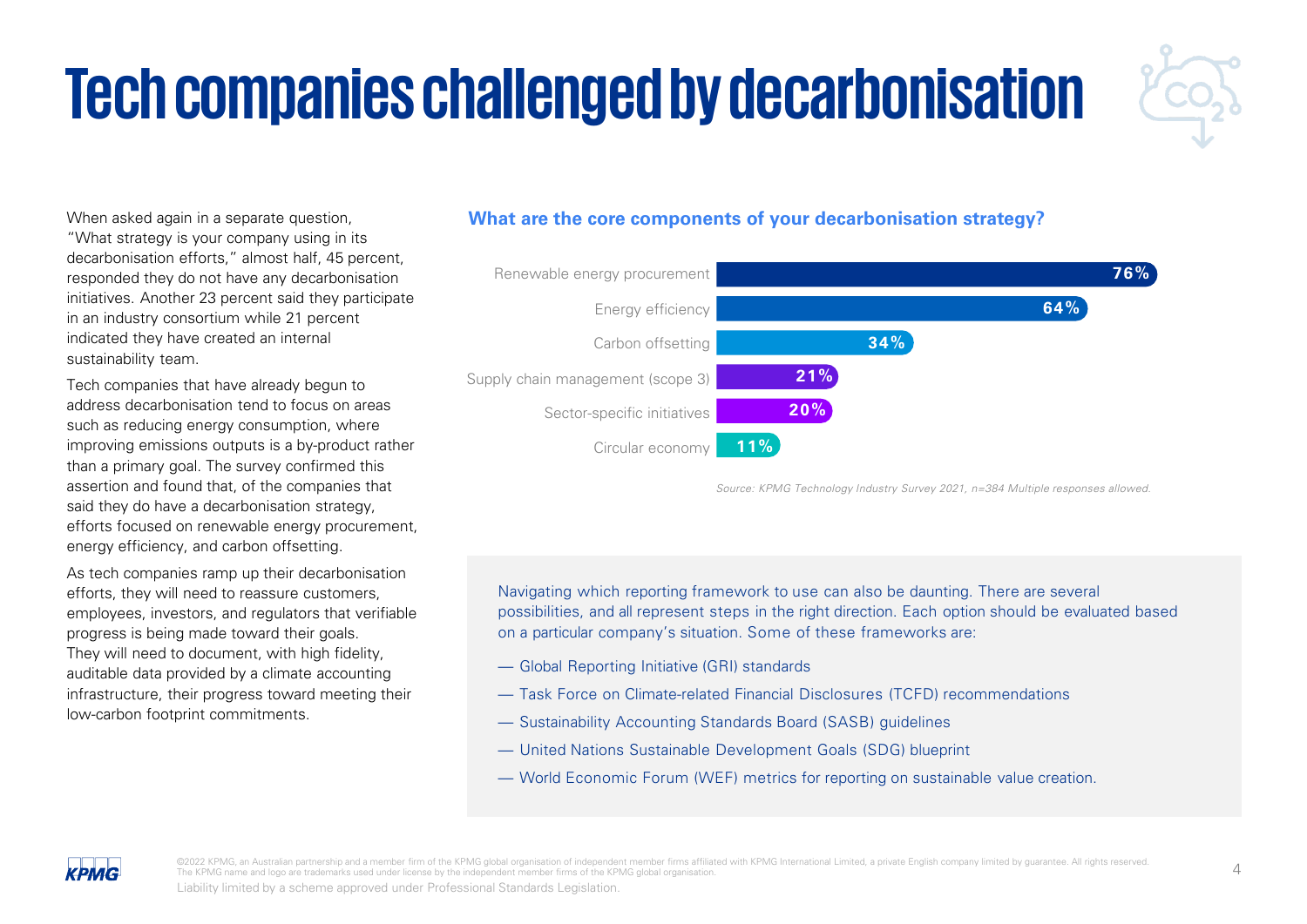## **Making climate a priority**



Even with environmental, social, and governance (ESG) issues in the headlines, tech companies are generally not reconciling their business decisions against climate change.

Many tech companies simply do not view climate change as a top consideration when it comes to funding projects. Only 24 percent of tech companies said climate change considerations significantly factor into their funding decisions, while 42 percent said it does not factor in. For small technology companies where it is harder to scale, this number rises to almost half (47 percent).

Moreover, fewer than 4 out of 10 respondents said they wanted their company to publicly lead by example in decarbonisation. And only one-third (33 percent) agreed with the statement "my company is creating products and services that enable other companies to implement decarbonisation." Leaders from large enterprises had the highest positive response to these questions (49 percent and 43 percent, respectively), although these numbers still represent less than half. These sentiments are consistent with most tech companies saying they do not have decarbonisation strategies, targets, or initiatives.

As with other sectors, larger and public tech companies are likely under greater consumer and investor pressure around environmental issues and are taking the lead in decarbonisation. For their part, smaller and private companies are waiting to evaluate the approaches taken by their larger counterparts.

### **To what extent do climate change considerations factor into your company's funding decisions?**



Source: KPMG Technology Industry Survey 2021, n=825 Source: KPMG Technology Industry Survey 2021, n=825



©2022 KPMG, an Australian partnership and a member firm of the KPMG global organisation of independent member firms affiliated with KPMG International Limited, a private English company limited by guarantee. All rights res The KPMG name and logo are trademarks used under license by the independent member firms of the KPMG global organisation.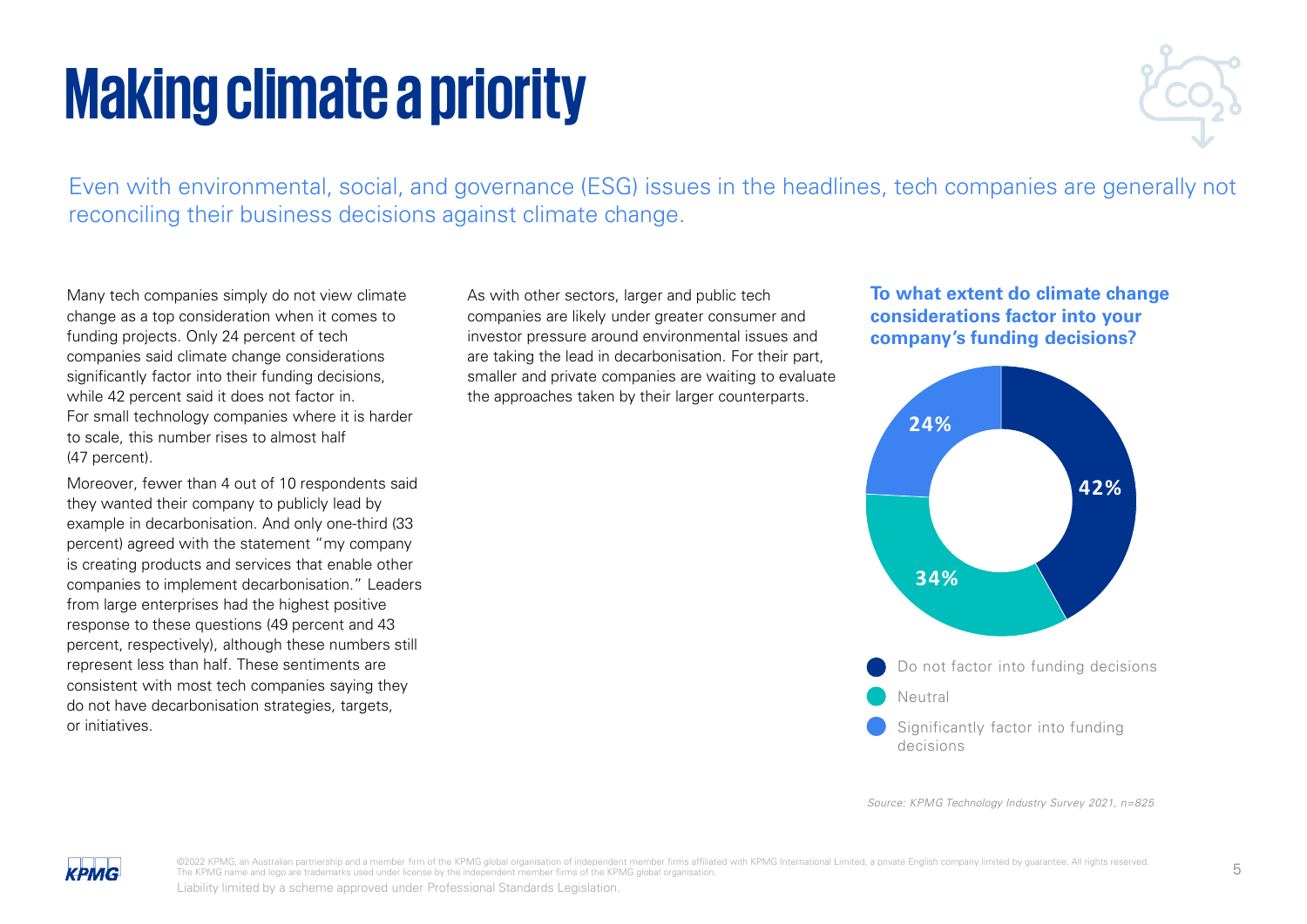#### ©2022 KPMG, an Australian partnership and a member firm of the KPMG global organisation of independent member firms affiliated with KPMG International Limited, a private English company limited by guarantee. All rights res The KPMG name and logo are trademarks used under license by the independent member firms of the KPMG global organisation.

## **Making climate a priority**

In another indication that climate change is currently a lower-priority concern, a strong majority (64 percent) of tech leaders said their company has not calculated the potential financial impact of climate-related risks. Small tech companies had the highest "not calculated" response rate at 70 percent. Large enterprises were at 56 percent and midsize companies were at 65 percent. Also, the greater percentage of "not calculated" was seen among private companies compared to publicly traded ones (67 percent vs. 59 percent).

A corroborating finding can be found in the KPMG Survey of Sustainability Reporting at Technology Companies. Only half of global tech companies even acknowledge the risk of climate change in their financial reporting, much less assign a quantitative impact to it.

**KPMG** 

The vast majority of tech companies overall have not implemented remuneration incentives for directors to achieve decarbonisation targets. Only 13 percent have incentives in place. However, by company size, large companies lead the way with 32 percent indicating they have incentives in place. And public companies outperform private companies on this topic (26 percent versus 6 percent).

These results suggest that tech companies are still looking at climate-related strategies as a cost and have not determined how decarbonisation can actually generate revenue. For example, companies can produce their own electricity through solar and wind and sell the excess to utilities to feed into the local power grid.

**Has your company calculated the potential financial impact of climate-related risks?**



**Has your company implemented remuneration incentives for directors to achieve decarbonisation targets?**

**NO**

**13%**



**YES**

**86%**

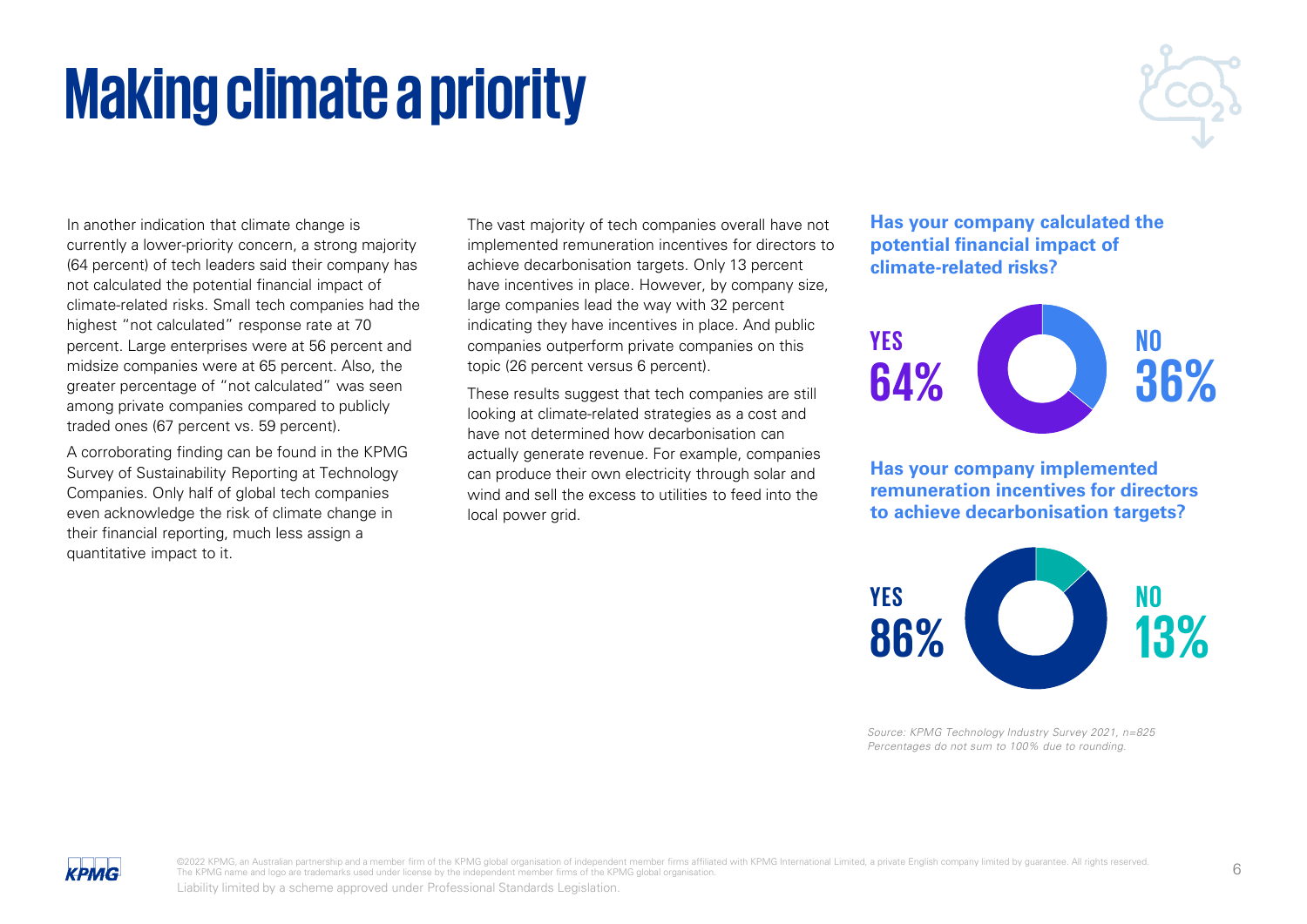## **Barriers to decarbonisation**



With climate issues receiving so much attention, why are tech companies lagging in their decarbonisation efforts? The answer might be a lack of emphasis from the board, management, and investors.

The survey asked respondents to identify the barriers to decarbonisation that their company is experiencing. Most of the choices received similar weighting. However, "board and management are insufficiently engaged" and "investors are more focused on short-term goals; not asking us to decarbonise" were cited slightly more frequently than other responses and combined represented 35 percent of the total. Conversely, "Carbon prices too low to be effective" and "COVID-19" were the barriers least frequently cited by respondents.

While the survey results suggest that tech companies are lagging in their decarbonisation efforts, new regulations and market demand may begin to force them to be more aggressive in their overall green strategies.

Soon, having robust and verifiable climate-related strategies may become an imperative for tech companies. For hardware companies, those programs will have to include the ethical sourcing of materials, as well as measuring levels of recycling vs. disposal of waste. Production processes will also need to be evaluated for their energy efficiency and effect on the organisation's decarbonisation efforts.

### **What do you see as the most challenging barrier to decarbonising your business?**

**18%**

Investors more focused on short-term goals; not asking us to decarbonise

### **17%**

Board and management are insufficiently engaged in the issue

**14%**

The necessary technology does not exist to enable us to decarbonise

**14%**

We don't have the right skills within the organisation

**14%**

Government regulation does not demand action at this time

**14%**

The costs of decarbonisation are unaffordable

### **4 %**

Carbon prices are too low to be effective



COVID-19

Source: KPMG Technology Industry Survey 2021, n=825 Percentages do not sum to 100% due to rounding.



@2022 KPMG, an Australian partnership and a member firm of the KPMG global organisation of independent member firms affiliated with KPMG International Limited, a private English company limited by guarantee. All rights res The KPMG name and logo are trademarks used under license by the independent member firms of the KPMG global organisation.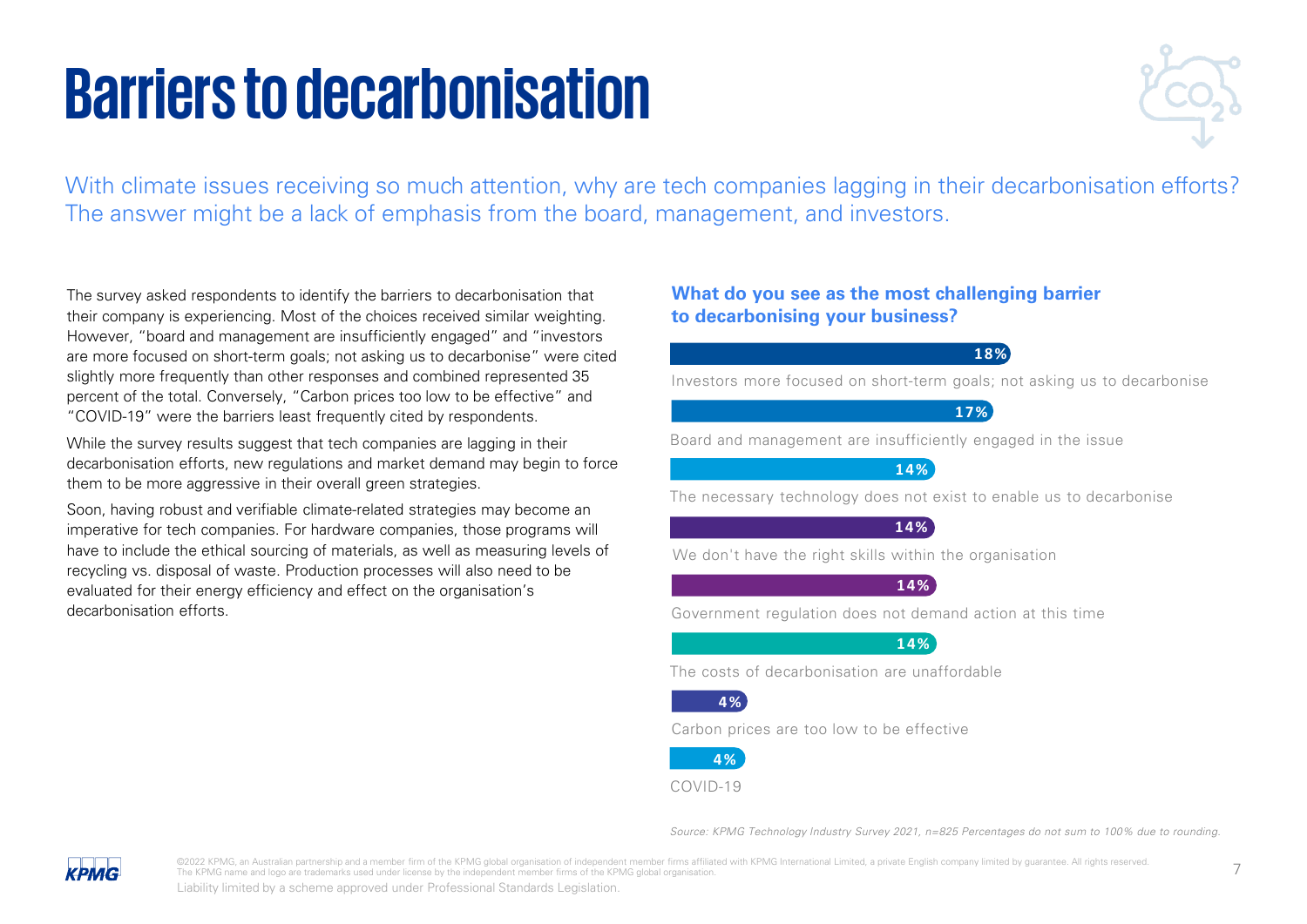## **Recommendations for tech leaders**



The survey found that tech companies are struggling to define and navigate a strategy that effectively meets decarbonisation objectives. Most are trying to decide what their first steps will be; others have started but are unsure of what to do next.

But tech companies cannot afford any further delays in their decarbonisation journeys. Regulators, investors, and consumer are ramping up the pressure for environmentally friendly policies, creating financial and reputational risk for those that fall behind.

The good news is that green strategies, while helping the planet, can also offer positive business outcomes. There is mounting recognition that an effective netzero transformation can unlock new markets, products, revenue, and value propositions.

There's no right or wrong way to proceed on your decarbonisation journey. Strategic levers can include accelerating a shift to renewables, developing new product offerings, relocating facilities, investing in carbon capture, and optimising tax credits. However, at the center of the net-zero imperative are five pillars of action:

- **1** Decarbonise with strategic foresight
- **2** Operationalise sustainable behaviour
- **3** Gain regulatory agility
- **4** Accelerate climate-focused partnerships
- **5** Digitalise data and processes to build trust and prove results

## **Key steps toward low-carbon and net-zero operations:**

**Ensure** decarbonisation aligns with your overall business strategy.

**Evaluate and develop** a common understanding of the nonlinearity of climate change, competition for renewables and offsets, and the impact of decentralised energy in the marketplace.

**Define** the reporting strategy for internal and external stakeholders, including public disclosures.

**Shift** your capital structure to account for the increasing role of climate in finance.

**Align** executive compensation with environmental performance.

**Demonstrate** provable progress through targeted emissions - reduction initiatives that support broader business goals.



©2022 KPMG, an Australian partnership and a member firm of the KPMG global organisation of independent member firms affiliated with KPMG International Limited, a private English company limited by guarantee. All rights res The KPMG name and logo are trademarks used under license by the independent member firms of the KPMG global organisation.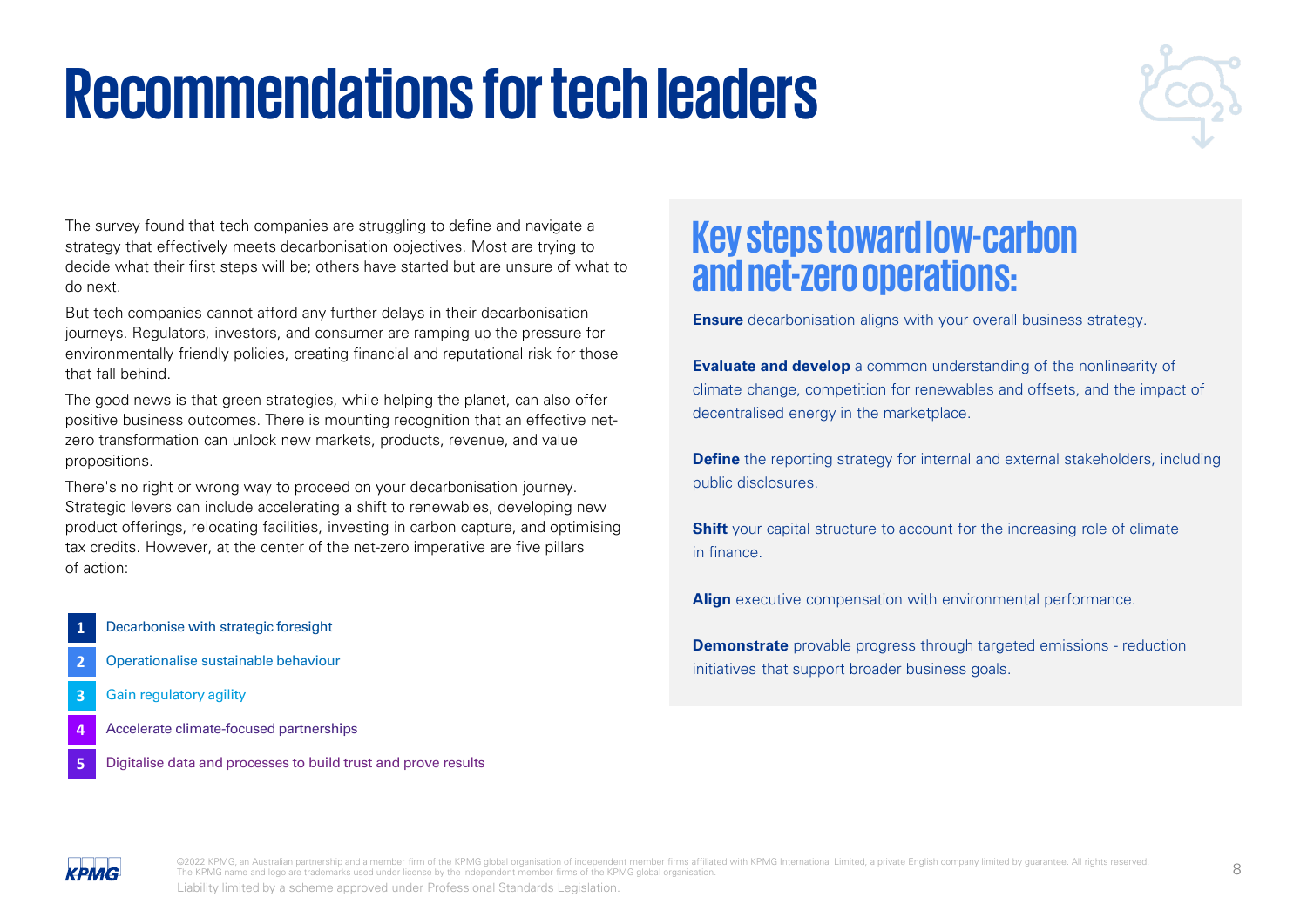## **How KPMG IMPACT can help**



KPMG believes that a focus on ESG makes businesses better. Companies are facing pressure from investors, regulators, shareholders, customers, and employees to transform their business with an ESG lens. What and how to execute on ESG can be complex and confusing given the number of standards and approaches. ESG is no longer a siloed concept but a value that needs to be embedded in a company's entire strategy and operations. This is where KPMG IMPACT can help.

[KPMG IMPACT](https://home.kpmg/xx/en/home/insights/2020/06/kpmg-impact.html) is a holistic global ESG solution that paves a clear path to purposeled, sustainable business to build resilience and drive profitable and measurable growth. The extensive KPMG services and capabilities focus on key ESG themes such as decarbonisation and renewables; sustainable finance; and climate change and reporting. By leveraging a wide range of data-driven solutions, technology tools, and deep industry experience, KPMG can help clients navigate and simplify the complexities of every stage of the ESG journey.

[The KPMG IMPACT climate change and decarbonisation practice](https://home.kpmg/xx/en/home/insights/2020/06/climate-change-and-decarbonization.html) drives business models, products and services that address climate change and help clients reduce carbon emissions.

## **KPMG IMPACT focus areas:**



Climate change and decarbonisation



Environmental, social, governance (ESG) and sustainability



IMPACT measurement, assurance, and reporting



**Sustainable** finance



Economic and social development



The U.S. of District and Australian partnership and a member firm of the KPMG global organisation of independent member firms affiliated with KPMG International Limited, a private English company limited by guarantee. All The KPMG name and logo are trademarks used under license by the independent member firms of the KPMG global organisation.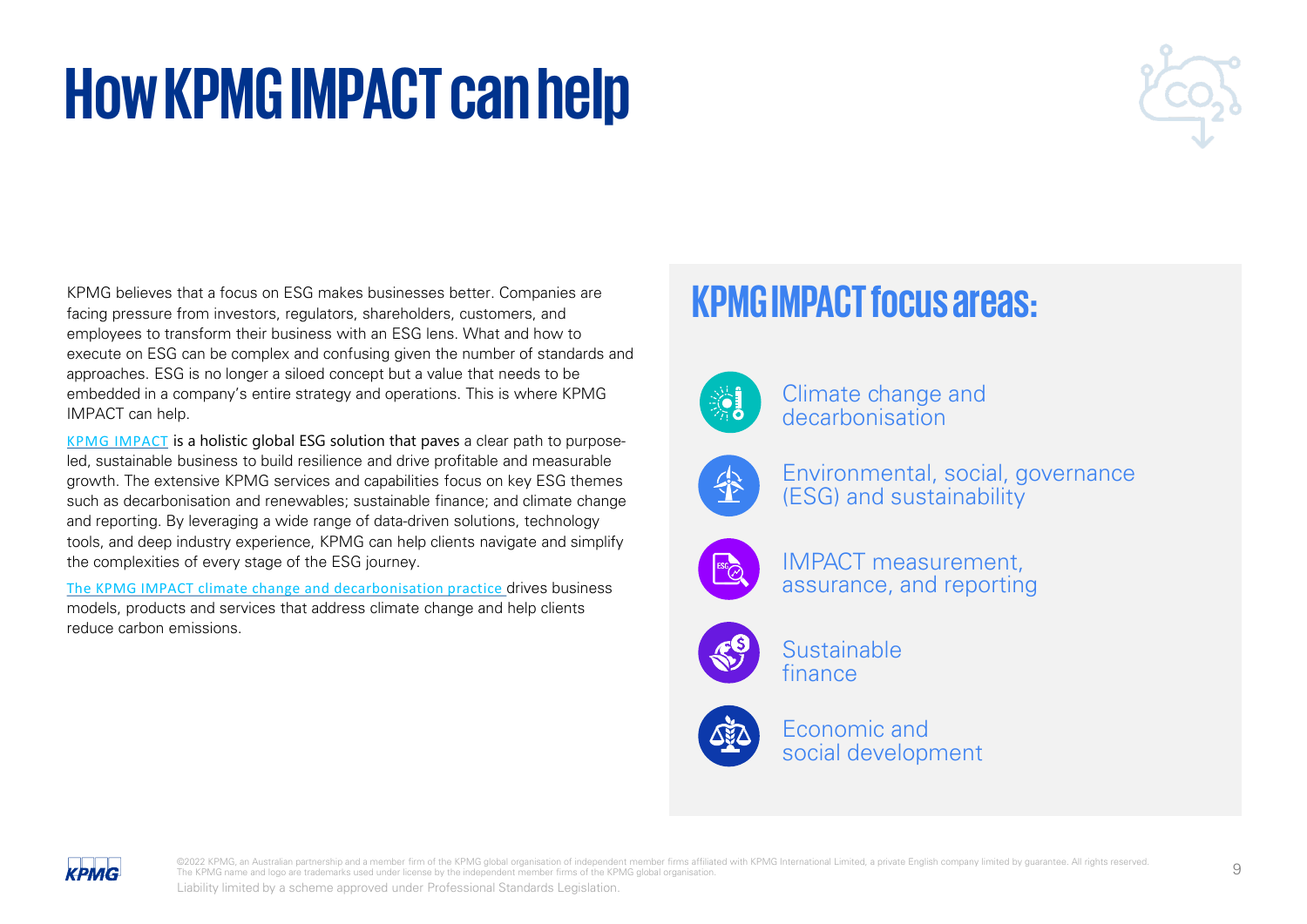## **About the authors**





**Alex Holt** is the global head of technology, media & telecommunications (TMT) for KPMG and is based in Silicon Valley. A highly accomplished executive with over 20 years' international experience, Alex joined KPMG in 2012 as the chief operating officer in the U.K., taking up the leadership of the U.K. TMT sector in 2015. Alex relocated to the United States, joining KPMG in the U.S. in 2018 as the global account executive for several leading technology companies based in Silicon Valley. In 2020, he took on greater responsibility running the multibillion-dollar global TMT practice, leading thousands of KPMG professionals who serve clients across the TMT sector with a wide range of advisory, tax, and audit services.



**Mark Gibson** is the technology, media & telecommunications national sector leader for KPMG in the U.S. During his 30 years in public accounting and advisory, he has served clients in the technology, consumer products, and retail industries, as both an audit and advisory partner. Prior to his current role, Mark was the Seattle office managing partner. He serves as the account executive for several large clients in the Seattle and Silicon Valley markets and as global lead partner for a leading technology company, where he works with KPMG professionals from audit, tax, and advisory in more than 15 countries.

## **Contributors**

### **Mike Hayes**

Global Head of Climate Change & Decarbonisation, KPMG IMPACT, and Global Head of Renewables, KPMG International

### **Teegan Keele**

Managing Director, Digital Enablement & Blockchain Program Lead, KPMG LLP

### **Venki Kumar**

Manager, Enterprise Innovation, KPMG LLP

#### **Trevor Dunaway**

Manager, Audit, KPMG LLP

## **About the research**

The 2021 KPMG Technology Industry Survey, now in its ninth year, included responses from more than 800 global leaders in the technology industry across all the major subsectors, including technology services, internet/ecommerce, hardware/ electronics, software/SaaS, and semiconductors. Twelve countries were included in the online survey, and about two-thirds (65 percent) of the respondents were C-level executives. The data collection for this publication was completed in the second quarter of 2021.

**KPMG**